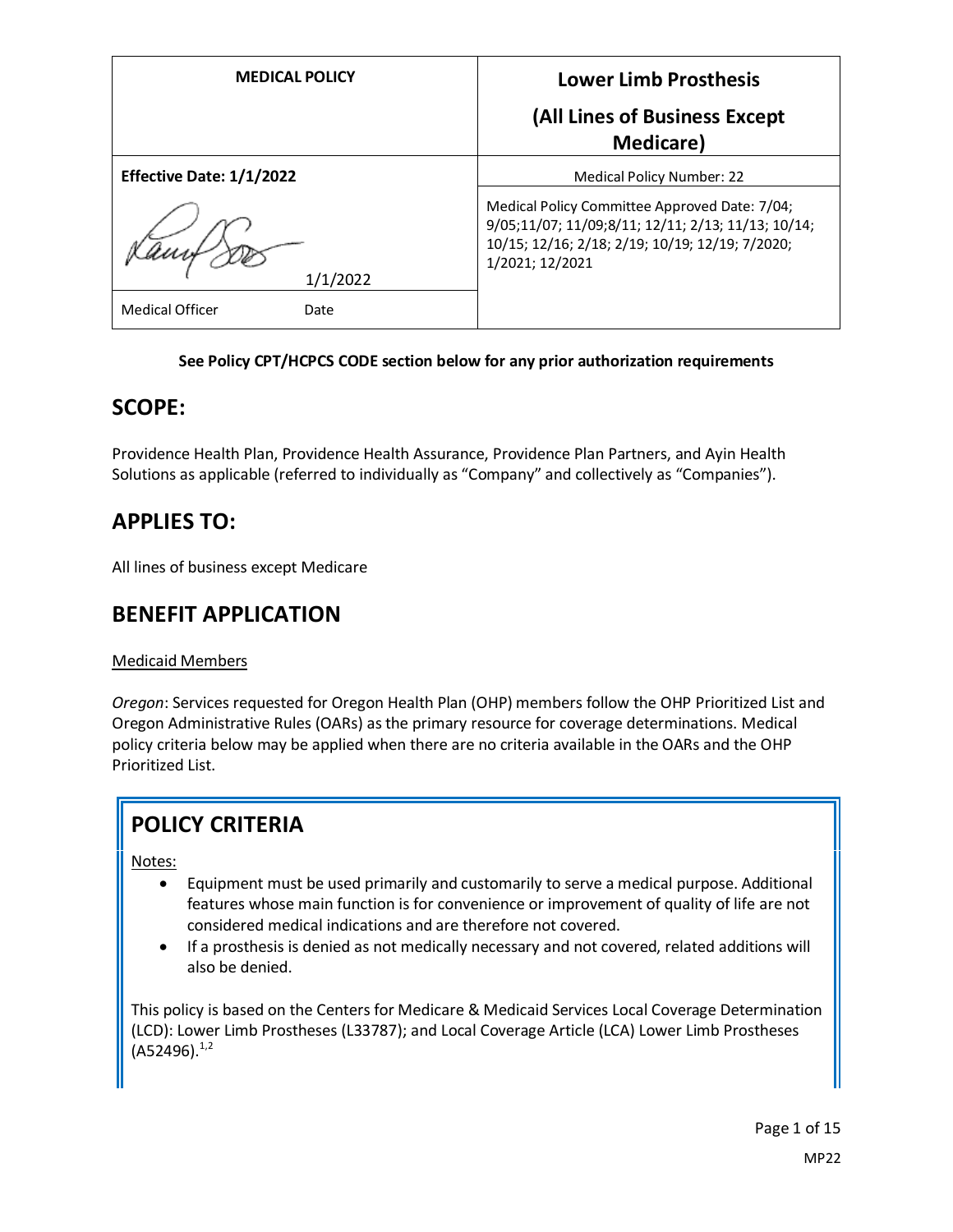I. A lower limb prosthesis may be considered **medically necessary and covered** when **all** the following (A.-C.) criteria are met:

- A. Member will reach or maintain a defined functional state within a reasonable period of time; **and**
- B. Member is motivated to ambulate; **and**
- C. Medical records document the member's current functional capabilities and expected rehabilitation potential based on functional levels (see Policy Guidelines for definition of **functional levels**).
- II. Prostheses will be denied as **not medically necessary and not covered** if the member does not meet criterion I. or their potential functional level i[s level 0.](#page-4-1)

#### **Anatomy-Specific Criteria**

In the following sections, the determination of coverage for selected prostheses and components with respect to potential functional levels represents the usual case. Exceptions will be considered in an individual case if additional documentation is included which justifies the medical necessity.

#### **Feet**

- III. An external keel SACH foot (L5970) or single axis ankle/foot (L5974) may be **considered medically necessary and covered** for members whose functional level i[s level 1](#page-4-2) or above.
- IV. A flexible-keel foot (L5972) or multiaxial ankle/foot (L5978) may be considered **medically necessary and covered** for members whose functional level i[s level 2](#page-4-3) or above.
- V. A microprocessor controlled ankle foot system (L5973), energy storing foot (L5976), dynamic response foot with multi-axial ankle (L5979), flex foot system (L5980), flexwalk system or equal (L5981), or shank foot system with vertical loading pylon (L5987) may **considered medically necessary and covered** for members whose functional level i[s level 3](#page-4-4) or above.
- VI. The microprocessor foot or ankle system addition with power assist which includes any type motor (L5969) is considered **not medically necessary and not covered** for any indication.
- VII. A user-adjustable heel height feature (L5990) is considered **not medically necessary and not covered** for any indication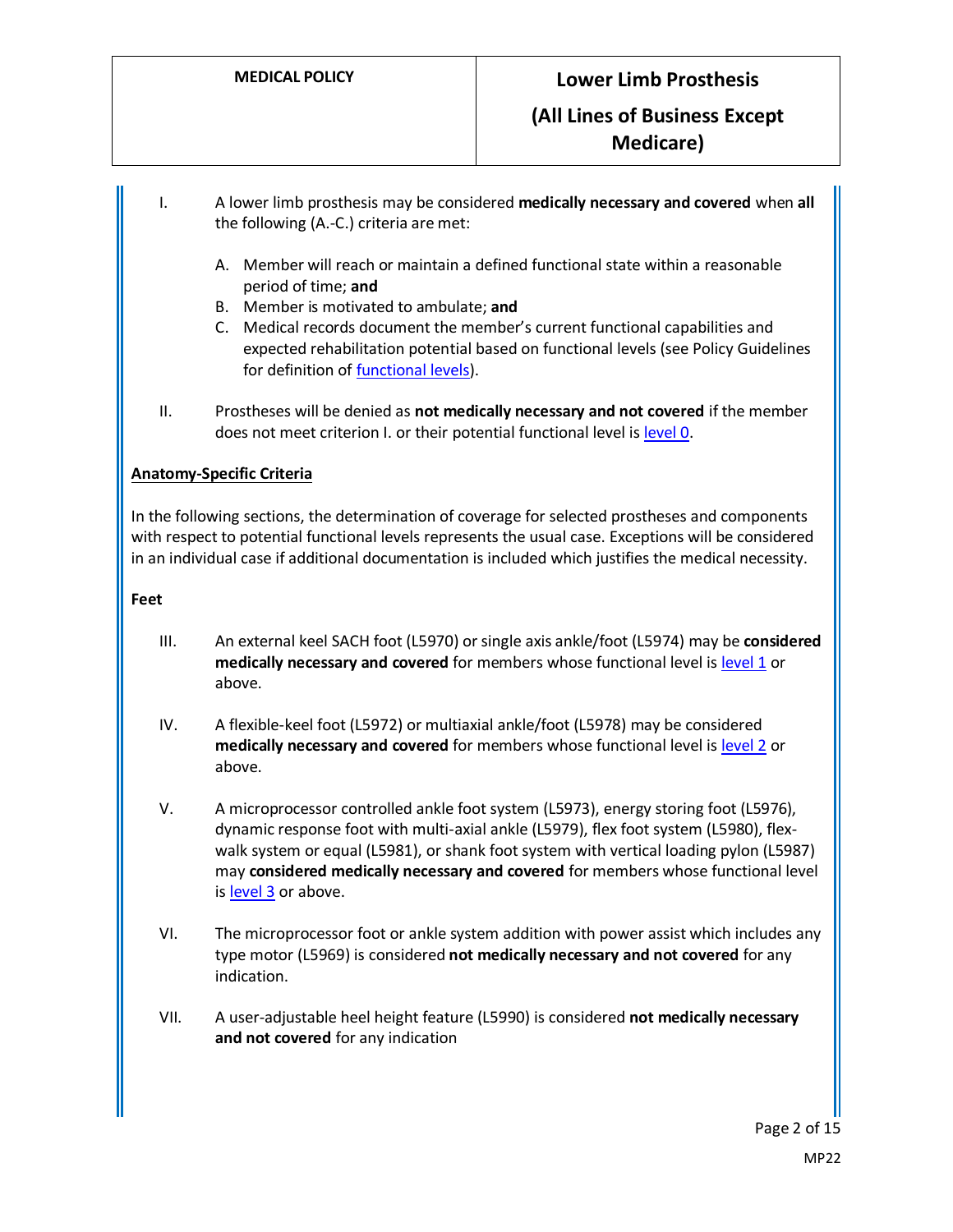#### **Knee**

Basic lower extremity prostheses include a single axis, constant friction knee. Other prosthetic knees are considered for medical necessity based upon functional classification.

- VIII. A high activity knee control frame (L5930) may be considered **medically necessary and covered** for members whose functional level is [level 4.](#page-5-0)
- IX. A fluid, pneumatic, or electronic/microprocessor knee (L5610, L5613, L5614, L5722- L5780, L5814, L5822-L5840, L5848, L5856, L5857, L5858) may be considered **medically necessary and covered** for members whose functional level is [level](#page-4-4) 3 or above.
- X. Microprocessor-controlled lower leg prostheses (L5859) may be considered **medically necessary and covered** when **all** of the following (A.-E.) criteria are met:
	- A. Member has a microprocessor (swing and stance phase type (L5856)) controlled (electronic) knee; **and**
	- B. Member has a functional level o[f level 3;](#page-4-4) **and**
	- C. Member has a documented comorbidity of the spine and/or sound limb affecting hip extension and/or quadriceps function that impairs [level 3](#page-4-4) function with the use of a microprocessor-controlled knee alone; **and**
	- D. Is able to make use of a product that requires daily charging; **and**
	- E. Is able to understand and respond to error alerts and alarms indicating problems with the function of the unit.
- XI. Microprocessor-controlled lower leg prostheses (L5859) is considered **not medically necessary and not covered** when criterion X. is not met.
- XII. Other knee systems (L5611, L5616, L5710-L5718, L5810-L5812, L5816, and L5818) may be considered **medically necessary and covered** for members whose functional level is [level 1](#page-4-2) or above.

#### **Ankle**

XIII. An axial rotation unit (L5982-L5986) may be considered **medically necessary and**  covered for members whose functional level is [level](#page-4-3) 2 or above.

#### **Hip**

XIV. A pneumatic or hydraulic polycentric hip joint (L5961) may be considered **medically necessary and covered** for members whose functional level is [level](#page-4-4) 3 or above.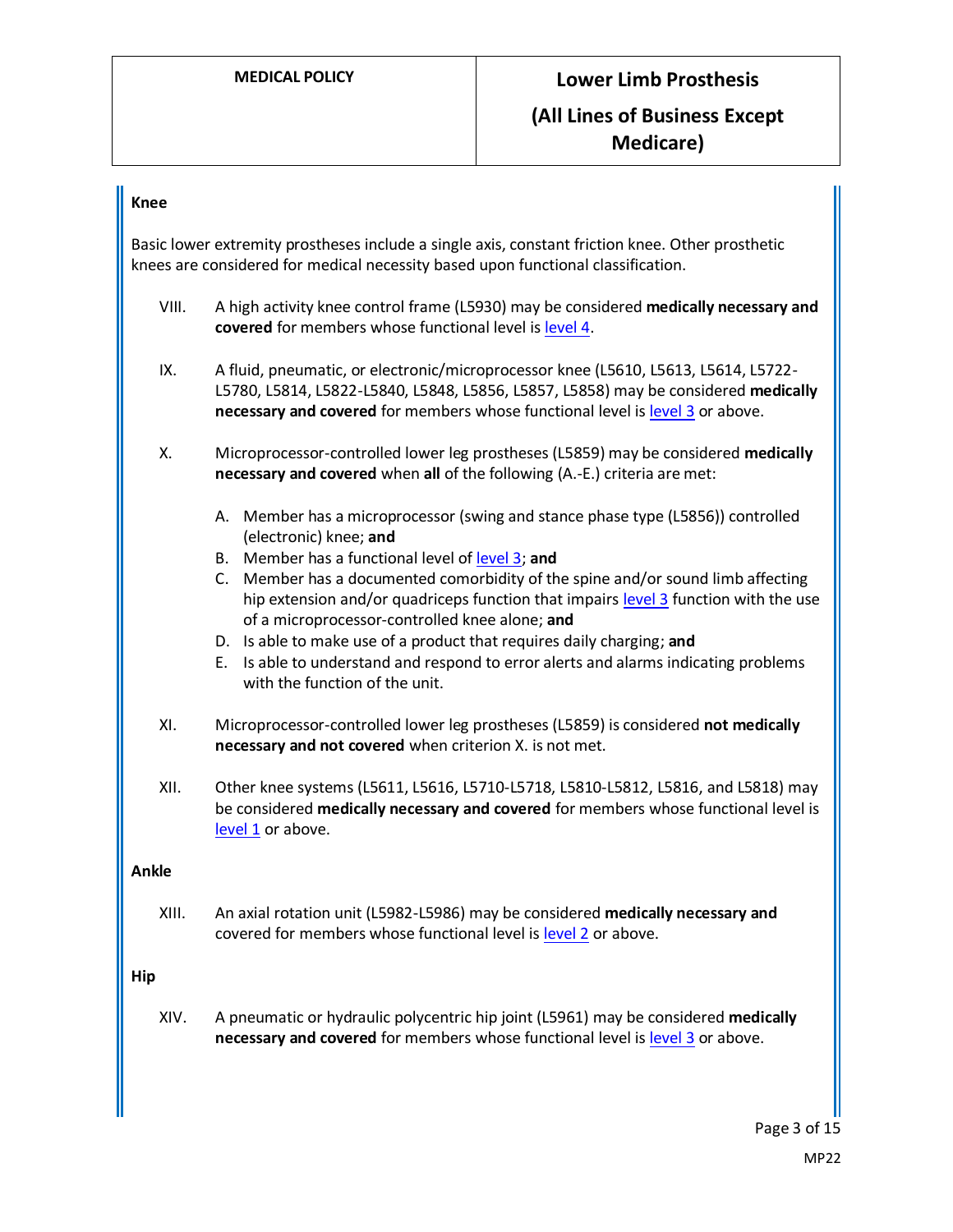## **Socket:**

- XV. More than 2 test (diagnostic) sockets (L5618-L5628) for an individual prosthesis is considered **not medically necessary and not covered** unless there is documentation in the medical record which justifies the need. Exception: A test socket is not reasonable and necessary for an immediate prosthesis (L5400-L5460).
- XVI. Two or more of the same socket inserts (L5654-L5665, L5673, L5679, L5681, and L5683) at the same time per individual prosthesis is considered **not medically necessary and not covered.**
- XVII. Socket replacements may be considered **medically necessary and covered** if there is adequate documentation of functional and/or physiological need, including, but are not limited to:
	- A. Changes in the residual limb; **or**
	- B. Functional need changes; **or**
	- C. Irreparable damage or wear/tear due to excessive beneficiary weight or prosthetic demands of very active amputees.

#### **Adjustments, Repairs, and Component Replacement**

- XVIII. Adjustments to a prosthesis required by wear or by a change in the member's condition may be **medically necessary and covered** under the initial physician's order for the prosthesis for the life of the prosthesis.
- XIX. Repairs to a prosthesis may be considered **medically necessary and covered** when necessary to make the prosthesis functional.
- XX. Maintenance which may be necessitated by manufacturer's recommendations or the construction of the prosthesis and must be performed by the prosthetist is considered **medically necessary and covered** as a repair.
- XXI. Replacement of a prosthesis or prosthetic component may be considered **medically necessary and covered** if the treating physician orders a replacement device or part because of any of the following:
	- A. A change in the physiological condition of the member; **or**
	- B. Irreparable wear of the device or a part of the device; **or**
	- C. The condition of the device, or part of the device, requires repairs and the cost of such repairs would be more than 60% of the cost of a replacement device, or of the part being replaced.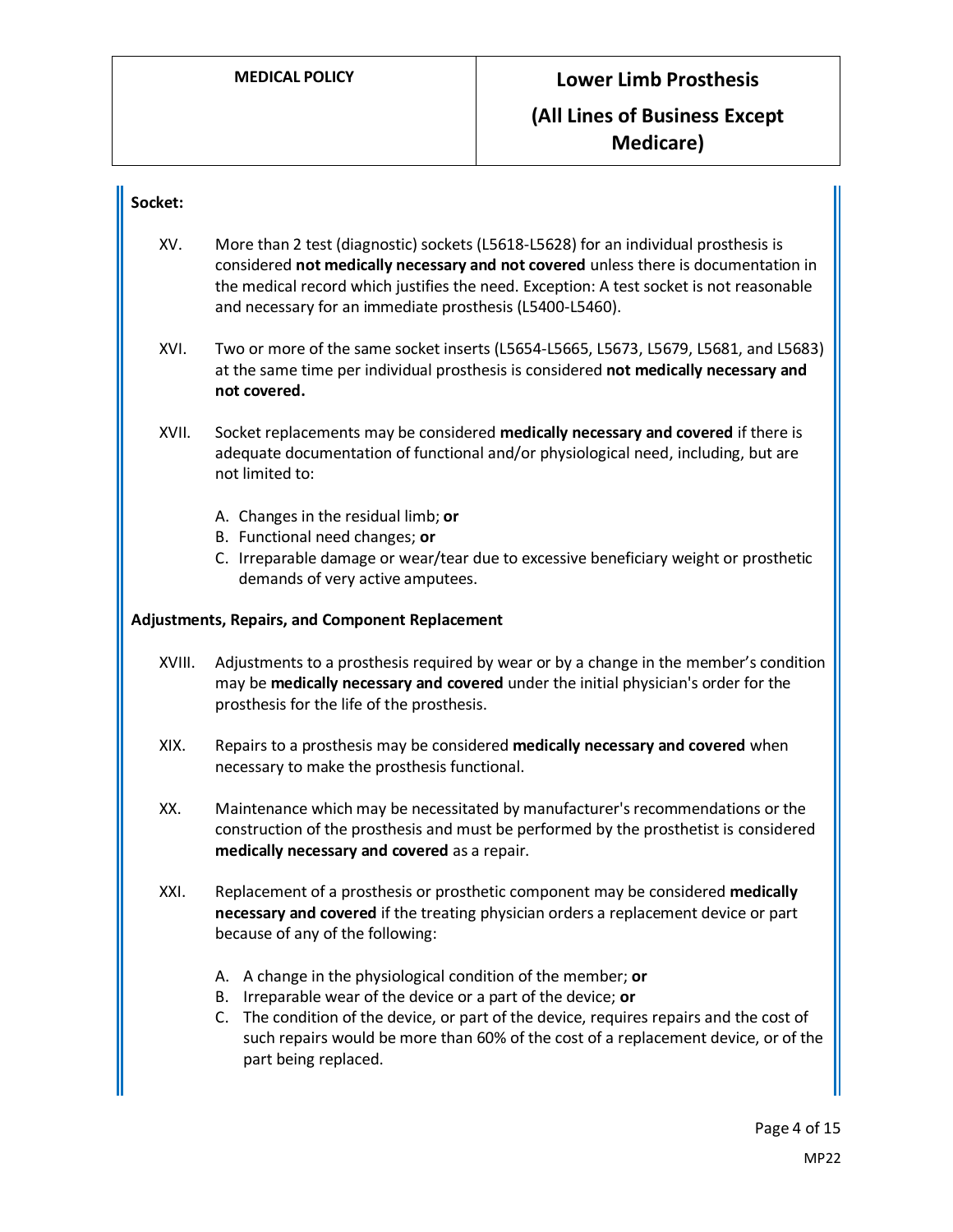- XXII. Replacement of a prosthesis or prosthetic components without a physician's order may be considered **medically necessary and covered** due to loss or irreparable damage when it is determined that the prosthesis as originally ordered still fills the member's medical needs.
- XXIII. Routine periodic servicing, such as testing, cleaning, and checking of the prosthesis is considered **not medically necessary and not covered**.

## **Miscellaneous**

XXIV. A prosthetic donning sleeve (L7600) is considered **not medically necessary and not covered**.

# **POLICY GUIDELINES**

#### <span id="page-4-0"></span>Functional Levels

A determination of the medical necessity for certain components/additions to the prosthesis is based on the member's potential functional abilities. Potential functional ability is based on the reasonable expectations of the prosthetist, and treating physician, considering factors including, but not limited to:

- 1. The member's past history (including prior prosthetic use if applicable); and
- 2. The member's current condition including the status of the residual limb and the nature of other medical problems; and
- 3. The member's desire to ambulate.

Clinical assessments of member rehabilitation potential must be based on the following classification levels:

<span id="page-4-1"></span>**Level 0:** Does not have the ability or potential to ambulate or transfer safely with or without assistance and a prosthesis does not enhance their quality of life or mobility.

<span id="page-4-2"></span>**Level 1:** Has the ability or potential to use a prosthesis for transfers or ambulation on level surfaces at fixed cadence. Typical of the limited and unlimited household ambulator.

<span id="page-4-3"></span>**Level 2:** Has the ability or potential for ambulation with the ability to traverse low level environmental barriers such as curbs, stairs or uneven surfaces. Typical of the limited community ambulator.

<span id="page-4-4"></span>**Level 3:** Has the ability or potential for ambulation with variable cadence. Typical of the community ambulator who has the ability to traverse most environmental barriers and may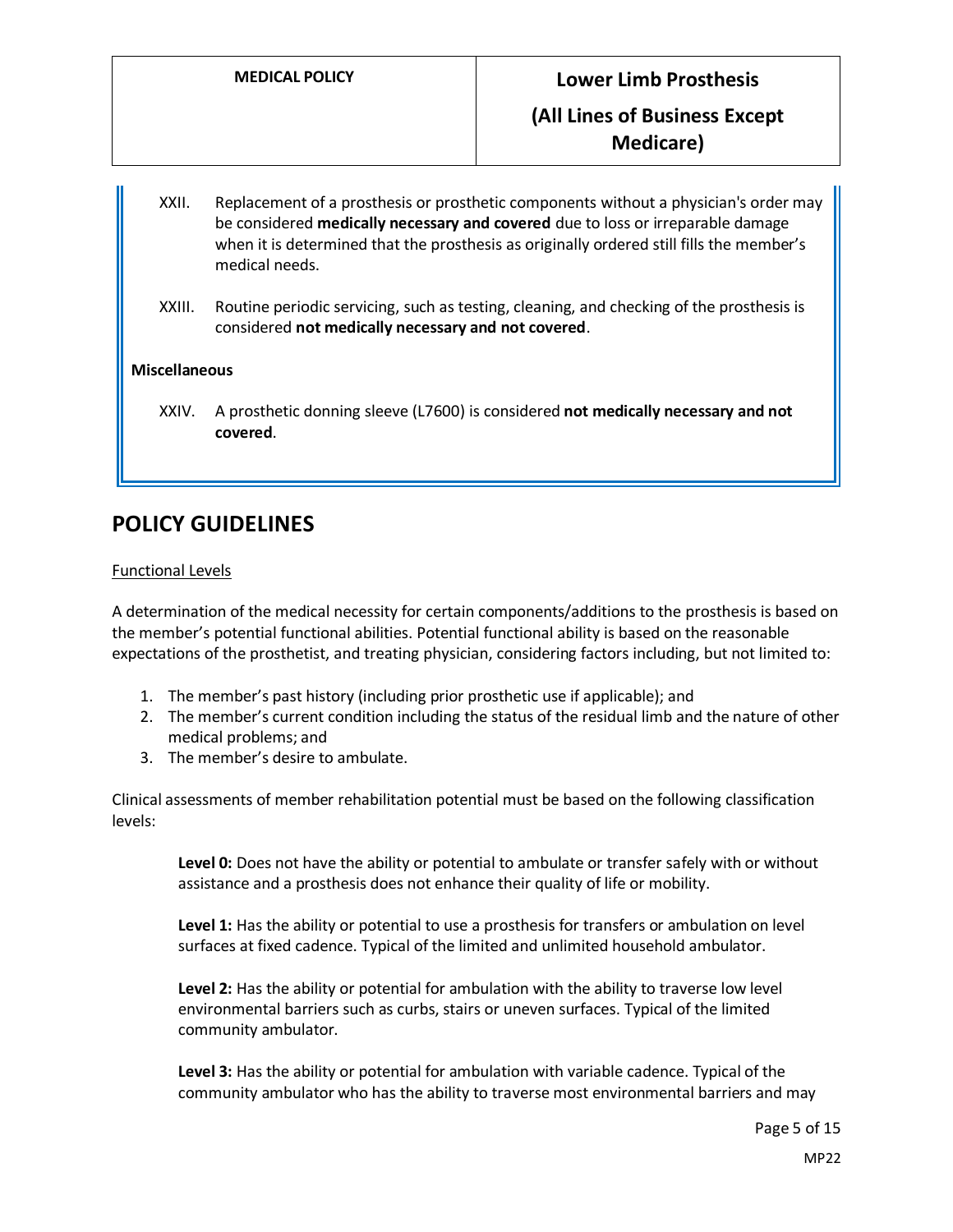have vocational, therapeutic, or exercise activity that demands prosthetic utilization beyond simple locomotion.

<span id="page-5-0"></span>**Level 4:** Has the ability or potential for prosthetic ambulation that exceeds basic ambulation skills, exhibiting high impact, stress, or energy levels. Typical of the prosthetic demands of the child, active adult, or athlete.

It is recognized, within the functional classification hierarchy, that bilateral amputees often cannot be strictly bound by functional level classifications.

# **BILLING GUIDELINES**

- When an initial below knee prosthesis (L5500) or a preparatory below knee prosthesis (L5510- L5530, L5540) is provided, prosthetic substitutions and/or additions of procedures and components are covered in accordance with the functional level assessment except for codes L5629, L5638, L5639, L5646, L5647, L5704, L5785, L5962, and L5980 which will be denied as not medically necessary and not necessary.
- When a below knee preparatory prefabricated prosthesis (L5535) is provided, prosthetic substitutions and/or additions of procedures are covered in accordance with the functional level assessment except for codes L5620, L5629, L5645, L5646, L5670, L5676, L5704, and L5962 which will be denied as not medically necessary and not necessary.
- When an above knee initial prosthesis (L5505) or an above knee preparatory (L5560-L5580, L5590-L5600) prosthesis is provided, prosthetic substitution and/or additions of procedures and components are covered in accordance with the functional level assessment except for codes L5610, L5631, L5640, L5642, L5644, L5648, L5705, L5706, L5964, L5980, and L5710-L5780, L5790-L5795 which will be denied as not medically necessary and not necessary.
- When an above knee preparatory prefabricated prosthesis (L5585) is provided, prosthetic substitution and/or additions of procedures and components are covered in accordance with the functional level assessment except for codes L5624, L5631, L5648, L5651, L5652, L5705, L5706, L5964, and L5966 which will be denied as not medically necessary and not necessary.
- Foot covers are included in the codes for a prosthetic foot component and are not separately payable.
- For additional billing guidelines, see Local Coverage Article: Lower Limb Prostheses Policy Article (<u>A52496</u>)<sup>2</sup>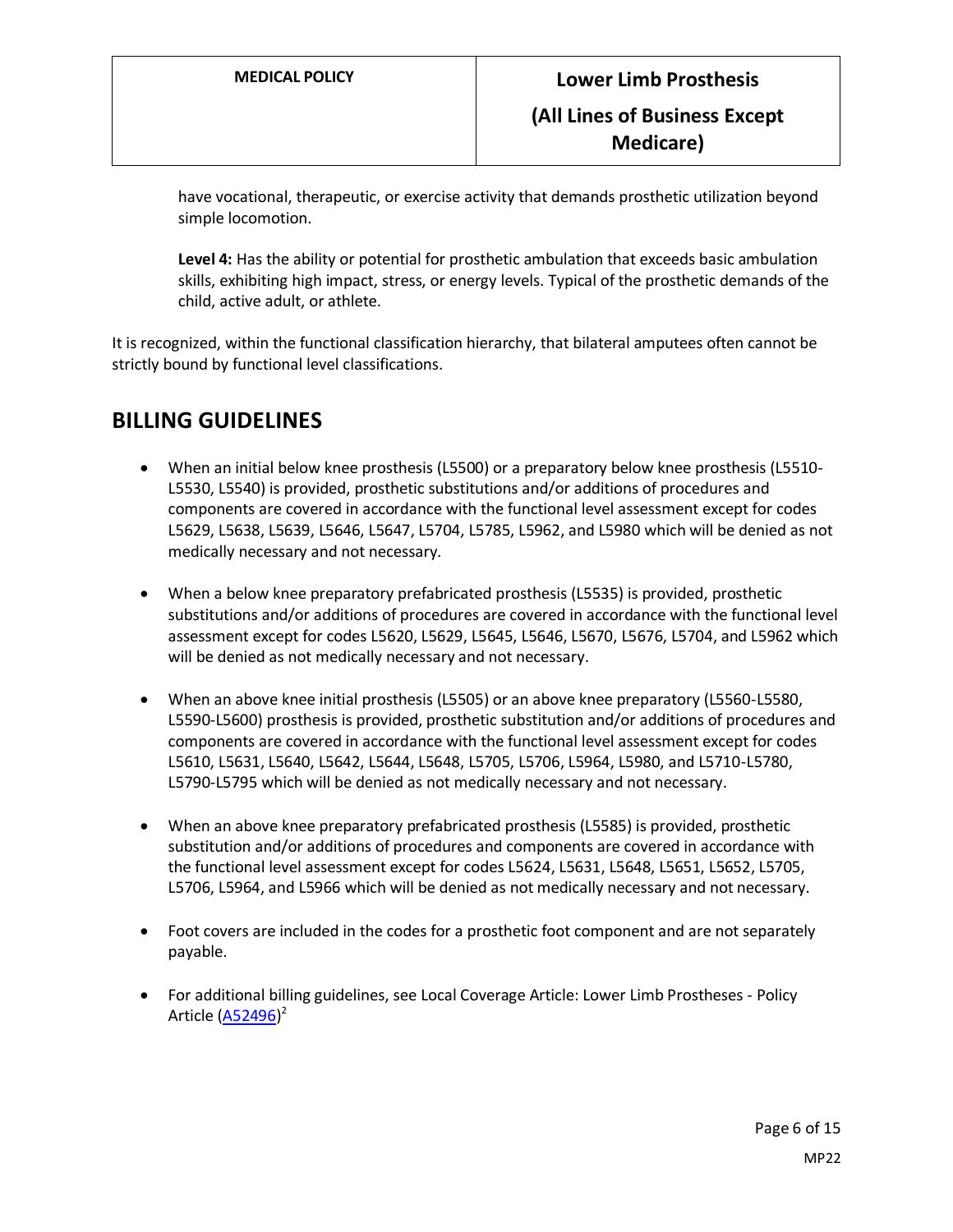# **(All Lines of Business Except Medicare)**

# **CPT/HCPCS CODES**

| <b>All Lines of Business Except Medicare</b> |                                                                                                                                                                                                                                                                                   |
|----------------------------------------------|-----------------------------------------------------------------------------------------------------------------------------------------------------------------------------------------------------------------------------------------------------------------------------------|
| <b>Prior Authorization Required</b>          |                                                                                                                                                                                                                                                                                   |
| L2006                                        | Knee ankle foot device, any material, single or double upright, swing and/or stance<br>phase microprocessor control with adjustability, includes all components (e.g., sensors,<br>batteries, charger), any type activation, with or without ankle joint(s), custom<br>fabricated |
| L5610                                        | Addition to lower extremity, endoskeletal system, above knee, hydracadence system                                                                                                                                                                                                 |
| L5613                                        | Addition to lower extremity, endoskeletal system, above knee-knee disarticulation, 4<br>bar linkage, with hydraulic swing phase control                                                                                                                                           |
| L5614                                        | Addition to lower extremity, exoskeletal system, above knee-knee disarticulation, 4 bar<br>linkage, with pneumatic swing phase control                                                                                                                                            |
| L5722                                        | Addition, exoskeletal knee-shin system, single axis, pneumatic swing, friction stance<br>phase control                                                                                                                                                                            |
| L5724                                        | Addition, exoskeletal knee-shin system, single axis, fluid swing phase control                                                                                                                                                                                                    |
| L5726                                        | Addition, exoskeletal knee-shin system, single axis, external joints fluid swing phase<br>control                                                                                                                                                                                 |
| L5728                                        | Addition, exoskeletal knee-shin system, single axis, fluid swing and stance phase<br>control                                                                                                                                                                                      |
| L5780                                        | Addition, exoskeletal knee-shin system, single axis, pneumatic/hydra pneumatic swing<br>phase control                                                                                                                                                                             |
| L5814                                        | Addition, endoskeletal knee-shin system, polycentric, hydraulic swing phase control,<br>mechanical stance phase lock                                                                                                                                                              |
| L5816                                        | Addition, endoskeletal knee-shin system, polycentric hydraulic swing phase,<br>polycentric, mechanical stance phase lock                                                                                                                                                          |
| L5822                                        | Addition, endoskeletal knee-shin system, single axis, pneumatic swing, friction stance<br>phase control                                                                                                                                                                           |
| L5824                                        | Addition, endoskeletal knee-shin system, single axis, fluid swing phase control                                                                                                                                                                                                   |
| L5826                                        | Addition, endoskeletal knee-shin system, single axis, hydraulic swing phase control,<br>with miniature high activity frame                                                                                                                                                        |
| L5828                                        | Addition, endoskeletal knee-shin system, single axis, fluid swing and stance phase<br>control                                                                                                                                                                                     |
| L5830                                        | Addition, endoskeletal knee-shin system, single axis, pneumatic/swing phase control                                                                                                                                                                                               |
| L5840                                        | Addition, endoskeletal knee/shin system, 4-bar linkage or multiaxial, pneumatic swing<br>phase control                                                                                                                                                                            |
| L5848                                        | Addition to endoskeletal knee-shin system, fluid stance extension, dampening feature,<br>with or without adjustability                                                                                                                                                            |
| L5856                                        | Addition to lower extremity prosthesis, endoskeletal knee-shin system, microprocessor<br>control feature, swing and stance phase, includes electronic sensor(s), any type                                                                                                         |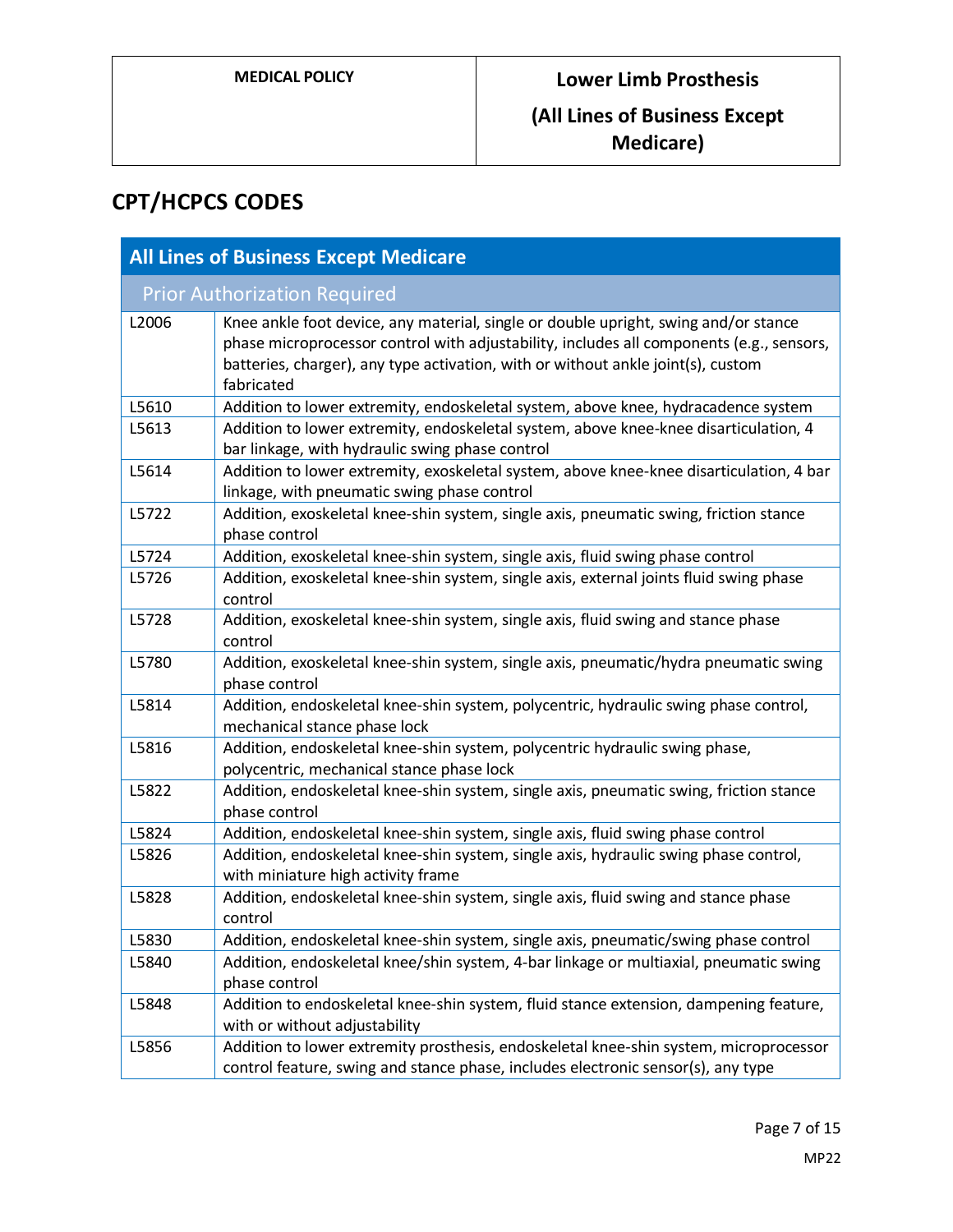| L5857 | Addition to lower extremity prosthesis, endoskeletal knee-shin system, microprocessor<br>control feature, swing phase only, includes electronic sensor(s), any type |
|-------|---------------------------------------------------------------------------------------------------------------------------------------------------------------------|
| L5858 | Addition to lower extremity prosthesis, endoskeletal knee-shin system, microprocessor                                                                               |
|       | control feature, stance phase only, includes electronic sensor(s), any type                                                                                         |
| L5859 | Addition to lower extremity prosthesis, endoskeletal knee-shin system, powered and                                                                                  |
|       | programmable flexion/extension assist control, includes any type motor(s)                                                                                           |
| L5961 | Addition, endoskeletal system, polycentric hip joint, pneumatic or hydraulic control,                                                                               |
|       | rotation control, with or without flexion and/or extension control                                                                                                  |
| L5973 | Endoskeletal ankle foot system, microprocessor controlled feature, dorsiflexion and or                                                                              |
|       | plantar flexion control, includes power source                                                                                                                      |
| L5980 | All lower extremity prostheses, flex foot system                                                                                                                    |
| L5987 | All lower extremity prosthesis, shank foot system with vertical loading pylon                                                                                       |
|       | No Prior Authorization Required                                                                                                                                     |
|       | Note: Codes below may be denied if medical necessity criteria are not met                                                                                           |
| L5000 | Partial foot, shoe insert with longitudinal arch, toe filler                                                                                                        |
| L5010 | Partial foot, molded socket, ankle height, with toe filler                                                                                                          |
| L5020 | Partial foot, molded socket, tibial tubercle height, with toe filler                                                                                                |
| L5050 | Ankle, Symes, molded socket, SACH foot                                                                                                                              |
| L5060 | Ankle, Symes, metal frame, molded leather socket, articulated ankle/foot                                                                                            |
| L5100 | Below knee, molded socket, shin, SACH foot                                                                                                                          |
| L5105 | Below knee, plastic socket, joints and thigh lacer, SACH foot                                                                                                       |
| L5150 | Knee disarticulation (or through knee), molded socket, external knee joints, shin, SACH<br>foot                                                                     |
| L5160 | Knee disarticulation (or through knee), molded socket, bent knee configuration,                                                                                     |
|       | external knee joints, shin, SACH foot                                                                                                                               |
| L5200 | Above knee, molded socket, single axis constant friction knee, shin, SACH foot                                                                                      |
| L5210 | Above knee, short prosthesis, no knee joint (stubbies), with foot blocks, no ankle joints,<br>each                                                                  |
| L5220 | Above knee, short prosthesis, no knee joint (stubbies), with articulated ankle/foot,                                                                                |
|       | dynamically aligned, each                                                                                                                                           |
| L5230 | Above knee, for proximal femoral focal deficiency, constant friction knee, shin, SACH                                                                               |
|       | foot                                                                                                                                                                |
| L5250 | Hip disarticulation, Canadian type; molded socket, hip joint, single axis constant friction                                                                         |
|       | knee, shin, SACH foot                                                                                                                                               |
| L5270 | Hip disarticulation, tilt table type; molded socket, locking hip joint, single axis constant                                                                        |
|       | friction knee, shin, SACH foot                                                                                                                                      |
| L5280 | Hemipelvectomy, Canadian type; molded socket, hip joint, single axis constant friction                                                                              |
|       | knee, shin, SACH foot                                                                                                                                               |
| L5301 | Below knee, molded socket, shin, SACH foot, endoskeletal system                                                                                                     |
| L5312 | Knee disarticulation (or through knee), molded socket, single axis knee, pylon, SACH                                                                                |
|       | foot, endoskeletal system                                                                                                                                           |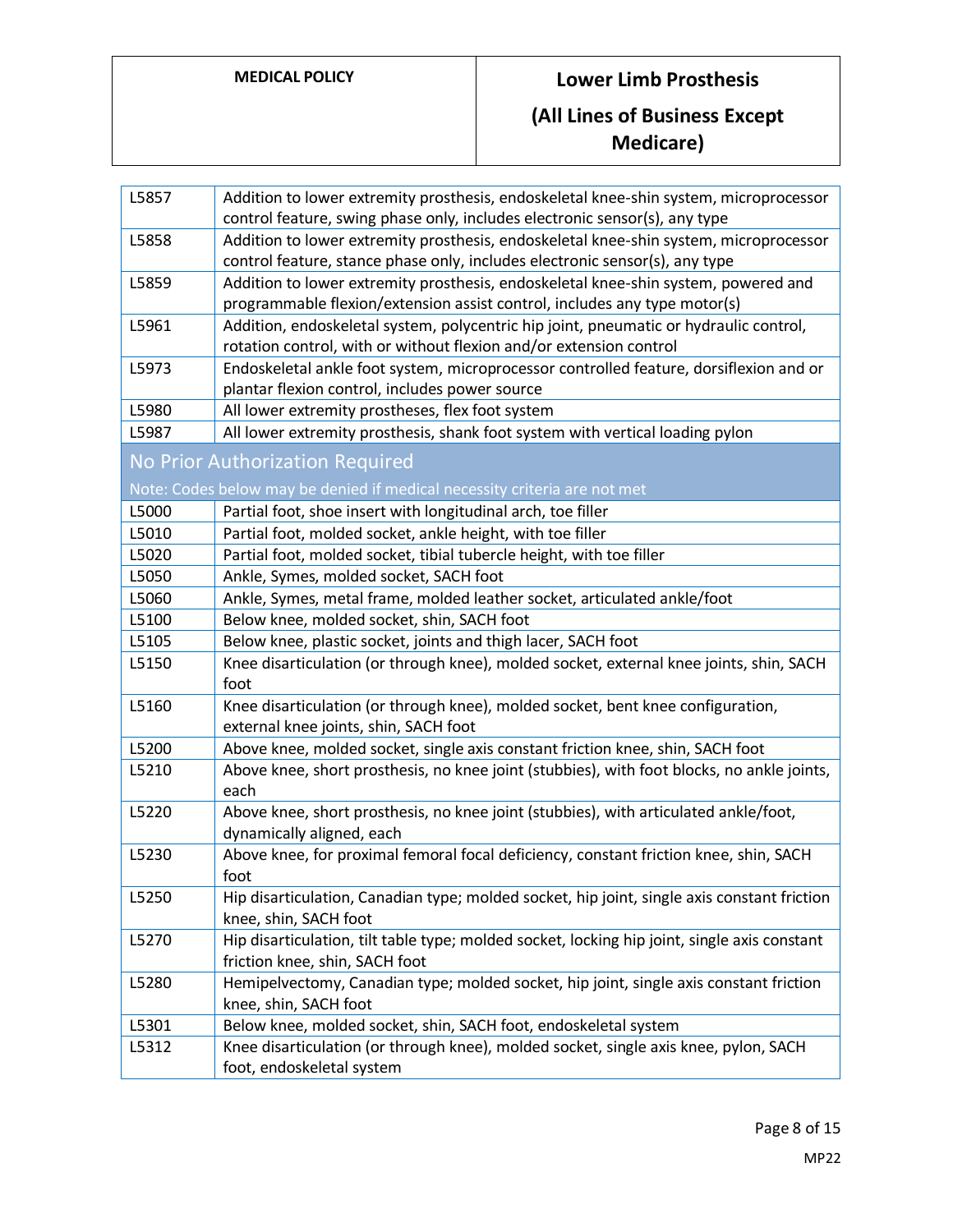| L5321 | Above knee, molded socket, open end, SACH foot, endoskeletal system, single axis<br>knee                                                                                                                    |
|-------|-------------------------------------------------------------------------------------------------------------------------------------------------------------------------------------------------------------|
| L5331 | Hip disarticulation, Canadian type, molded socket, endoskeletal system, hip joint,<br>single axis knee, SACH foot                                                                                           |
| L5341 | Hemipelvectomy, Canadian type, molded socket, endoskeletal system, hip joint, single<br>axis knee, SACH foot                                                                                                |
| L5400 | Immediate post-surgical or early fitting, application of initial rigid dressing, including<br>fitting, alignment, suspension, and one cast change, below knee                                               |
| L5410 | Immediate post-surgical or early fitting, application of initial rigid dressing, including<br>fitting, alignment and suspension, below knee, each additional cast change and<br>realignment                 |
| L5420 | Immediate post-surgical or early fitting, application of initial rigid dressing, Including<br>fitting, alignment and suspension and one cast change AK or knee disarticulation                              |
| L5430 | Immediate post-surgical or early fitting, application of initial rigid dressing, Including<br>fitting, alignment and suspension, AK or knee disarticulation, each additional cast<br>change and realignment |
| L5450 | Immediate post-surgical or early fitting, application of non-weight bearing rigid<br>dressing, below knee                                                                                                   |
| L5460 | Immediate post-surgical or early fitting, application of non-weight bearing rigid<br>dressing, above knee                                                                                                   |
| L5500 | Initial, below knee PTB type socket, non-alignable system, pylon, no cover, SACH foot,<br>plaster socket, direct formed                                                                                     |
| L5505 | Initial, above knee-knee disarticulation, ischial level socket, non-alignable system,<br>pylon, no cover, SACH foot, plaster socket, direct formed                                                          |
| L5510 | Preparatory, below knee PTB type socket, non-alignable system, pylon, no cover, SACH<br>foot, plaster socket, molded to model                                                                               |
| L5520 | Preparatory, below knee PTB type socket, non-alignable system, pylon, no cover, SACH<br>foot, thermoplastic or equal, direct formed                                                                         |
| L5530 | Preparatory, below knee PTB type socket, non-alignable system, pylon, no cover, SACH<br>foot, thermoplastic or equal, molded to model                                                                       |
| L5535 | Preparatory, below knee PTB type socket, non-alignable system, no cover, SACH foot,<br>prefabricated, adjustable open end socket                                                                            |
| L5540 | Preparatory, below knee PTB type socket, non-alignable system, pylon, no cover, SACH<br>foot, laminated socket, molded to model                                                                             |
| L5560 | Preparatory, above knee-knee disarticulation, ischial level socket, non-alignable<br>system, pylon, no cover, SACH foot, plaster socket, molded to model                                                    |
| L5570 | Preparatory, above knee-knee disarticulation, ischial level socket, non-alignable<br>system, pylon, no cover, SACH foot, thermoplastic or equal, direct formed                                              |
| L5580 | Preparatory, above knee-knee disarticulation ischial level socket, non-alignable system,<br>pylon, no cover, SACH foot, thermoplastic or equal, molded to model                                             |
| L5585 | Preparatory, above knee-knee disarticulation, ischial level socket, non-alignable<br>system, pylon, no cover, SACH foot, prefabricated adjustable open end socket                                           |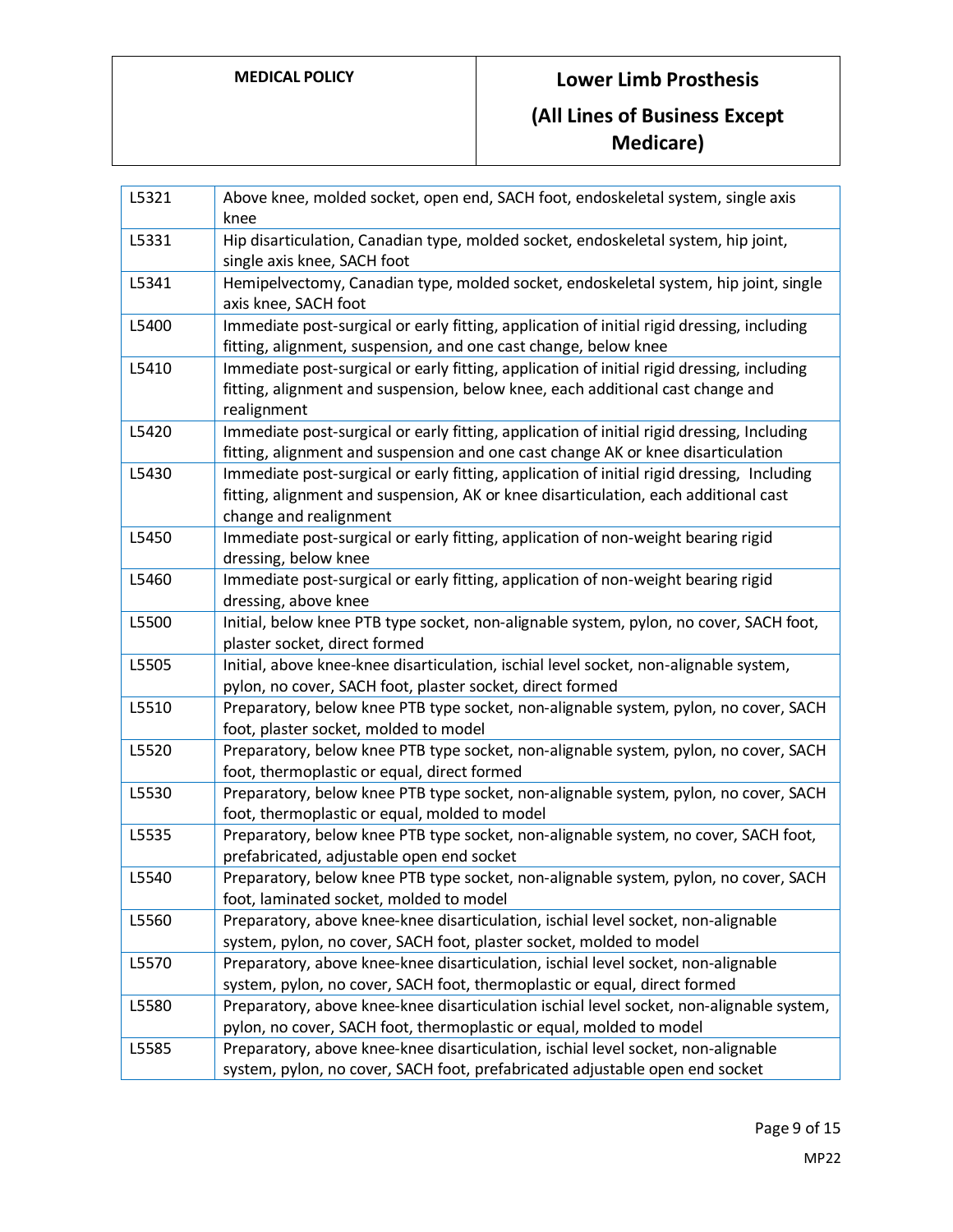| L5590 | Preparatory, above knee-knee disarticulation ischial level socket, non-alignable system,<br>pylon no cover, SACH foot, laminated socket, molded to model |
|-------|----------------------------------------------------------------------------------------------------------------------------------------------------------|
| L5595 | Preparatory, hip disarticulation-hemipelvectomy, pylon, no cover, SACH foot,<br>thermoplastic or equal, molded to patient model                          |
| L5600 | Preparatory, hip disarticulation-hemipelvectomy, pylon, no cover, SACH foot,                                                                             |
|       | laminated socket, molded to patient model                                                                                                                |
| L5611 | Addition to lower extremity, endoskeletal system, above knee-knee disarticulation, 4<br>bar linkage, with friction swing phase control                   |
| L5616 | Addition to lower extremity, endoskeletal system, above knee, universal multiplex                                                                        |
|       | system, friction swing phase control                                                                                                                     |
| L5617 | Addition to lower extremity, quick change self-aligning unit, above knee or below knee,                                                                  |
|       | each                                                                                                                                                     |
| L5618 | Addition to lower extremity, test socket, Symes                                                                                                          |
| L5620 | Addition to lower extremity, test socket, below knee                                                                                                     |
| L5622 | Addition to lower extremity, test socket, knee disarticulation                                                                                           |
| L5624 | Addition to lower extremity, test socket, above knee                                                                                                     |
| L5626 | Addition to lower extremity, test socket, hip disarticulation                                                                                            |
| L5628 | Addition to lower extremity, test socket, hemipelvectomy                                                                                                 |
| L5629 | Addition to lower extremity, below knee, acrylic socket                                                                                                  |
| L5630 | Addition to lower extremity, Symes type, expandable wall socket                                                                                          |
| L5631 | Addition to lower extremity, above knee or knee disarticulation, acrylic socket                                                                          |
| L5632 | Addition to lower extremity, Symes type, PTB brim design socket                                                                                          |
| L5634 | Addition to lower extremity, Symes type, posterior opening (Canadian) socket                                                                             |
| L5636 | Addition to lower extremity, Symes type, medial opening socket                                                                                           |
| L5637 | Addition to lower extremity, below knee, total contact                                                                                                   |
| L5638 | Addition to lower extremity, below knee, leather socket                                                                                                  |
| L5639 | Addition to lower extremity, below knee, wood socket                                                                                                     |
| L5640 | Addition to lower extremity, knee disarticulation, leather socket                                                                                        |
| L5642 | Addition to lower extremity, above knee, leather socket                                                                                                  |
| L5643 | Addition to lower extremity, hip disarticulation, flexible inner socket, external frame                                                                  |
| L5644 | Addition to lower extremity, above knee, wood socket                                                                                                     |
| L5645 | Addition to lower extremity, below knee, flexible inner socket, external frame                                                                           |
| L5646 | Addition to lower extremity, below knee, air, fluid, gel or equal, cushion socket                                                                        |
| L5647 | Addition to lower extremity, below knee suction socket                                                                                                   |
| L5648 | Addition to lower extremity, above knee, air, fluid, gel or equal, cushion socket                                                                        |
| L5649 | Addition to lower extremity, ischial containment/narrow M-L socket                                                                                       |
| L5650 | Additions to lower extremity, total contact, above knee or knee disarticulation socket                                                                   |
| L5651 | Addition to lower extremity, above knee, flexible inner socket, external frame                                                                           |
| L5652 | Addition to lower extremity, suction suspension, above knee or knee disarticulation<br>socket                                                            |
| L5653 | Addition to lower extremity, knee disarticulation, expandable wall socket                                                                                |
| L5654 | Addition to lower extremity, socket insert, Symes, (Kemblo, Pelite, Aliplast, Plastazote<br>or equal)                                                    |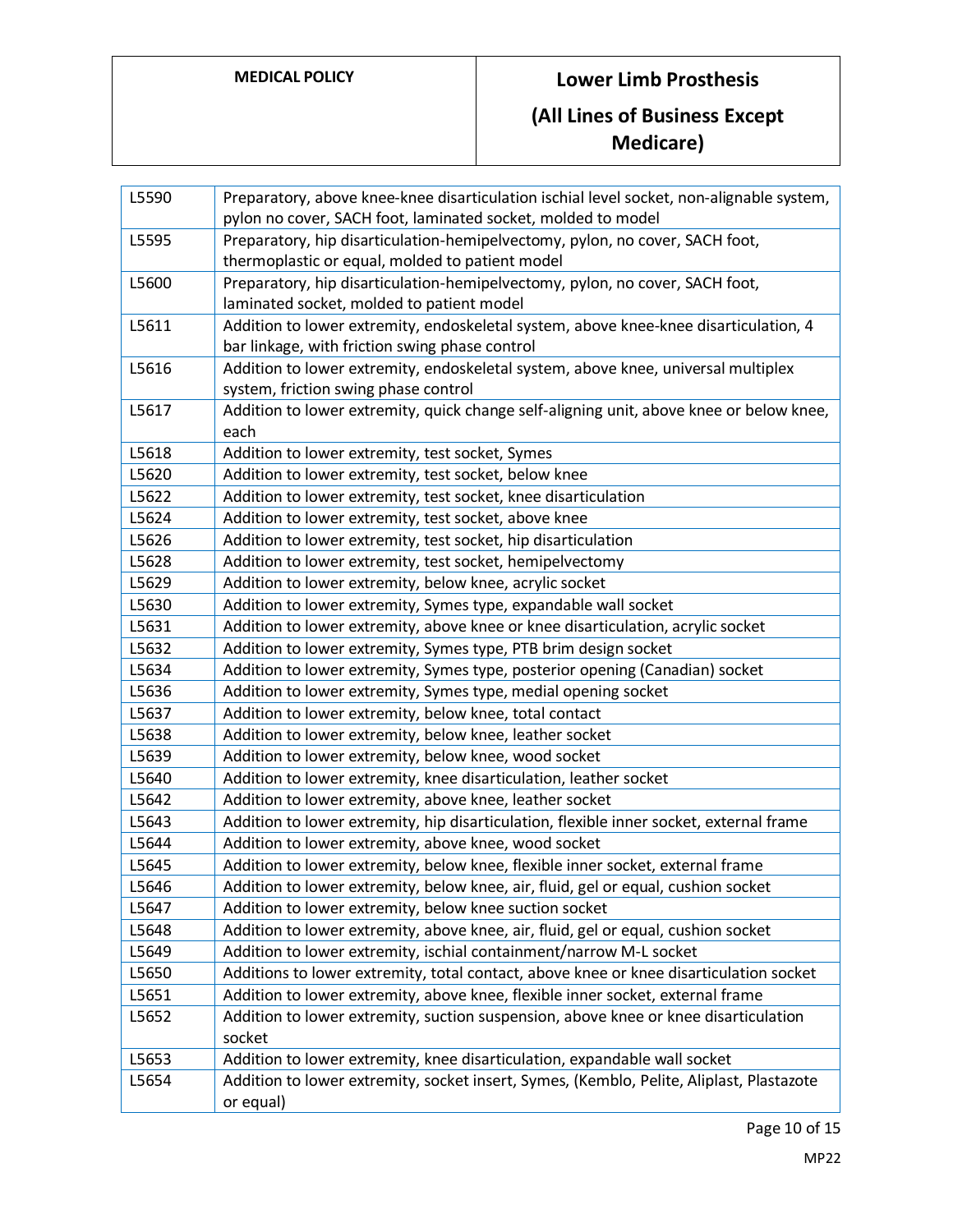| L5655 | Addition to lower extremity, socket insert, below knee (Kemblo, Pelite, Aliplast,<br>Plastazote or equal)                              |
|-------|----------------------------------------------------------------------------------------------------------------------------------------|
| L5656 | Addition to lower extremity, socket insert, knee disarticulation Kemblo, Pelite, Aliplast,<br>Plastazote or equal)                     |
| L5658 | Addition to lower extremity, socket insert, above knee (Kemblo, Pelite, Aliplast,<br>Plastazote or equal)                              |
| L5661 | Addition to lower extremity, socket insert, multi-durometer Symes                                                                      |
| L5665 | Addition to lower extremity, socket insert, multi-durometer, below knee                                                                |
| L5666 | Addition to lower extremity, below knee, cuff suspension                                                                               |
| L5668 | Addition to lower extremity, below knee, molded distal cushion                                                                         |
| L5670 | Addition to lower extremity, below knee, molded supracondylar suspension (PTS or<br>similar)                                           |
| L5671 | Addition to lower extremity, below knee/above knee suspension locking mechanism<br>(shuttle, lanyard or equal), excludes socket insert |
| L5672 | Addition to lower extremity, below knee, removable medial brim suspension                                                              |
| L5673 | Addition to lower extremity, below knee/above knee, custom fabricated from existing                                                    |
|       | mold or prefabricate, socket insert, silicone gel, elastomeric or equal, for use with<br>locking mechanism                             |
| L5676 | Additions to lower extremity, below knee, knee joints, single axis, pair                                                               |
| L5677 | Additions to lower extremity, below knee, knee joints, polycentric, pair                                                               |
| L5678 | Additions to lower extremity, below knee, joint covers, pair                                                                           |
| L5679 | Addition to lower extremity, below knee/above knee, custom fabricated from existing                                                    |
|       | mold or prefabricated, socket insert, silicone gel, elastomeric or equal, not for use with                                             |
|       | locking mechanism                                                                                                                      |
| L5680 | Addition to lower extremity, below knee, thigh lacer, nonmolded                                                                        |
| L5681 | Addition to lower extremity, below knee/above knee, custom fabricated socket insert                                                    |
|       | for congenital or atypical traumatic amputee, silicone gel, elastomeric or equal, for use                                              |
|       | with or without locking mechanism, initial only (for other than initial, use code L5673                                                |
|       | or L5679)                                                                                                                              |
| L5682 | Addition to lower extremity, below knee, thigh lacer, gluteal/ischial, molded                                                          |
| L5683 | Addition to lower extremity, below knee/above knee, custom fabricated socket insert                                                    |
|       | for other than congenital or atypical traumatic amputee, silicone gel, elastomeric or                                                  |
|       | equal, for use with or without locking mechanism, initial only (for other than initial, use                                            |
|       | code L5673 or L5679)                                                                                                                   |
| L5684 | Addition to lower extremity, below knee, fork strap                                                                                    |
| L5685 | Addition to lower extremity prosthesis, below knee, suspension/sealing sleeve, with or                                                 |
|       | without valve, any material, each                                                                                                      |
| L5686 | Addition to lower extremity, below knee, back check (extension control)                                                                |
| L5688 | Addition to lower extremity, below knee, waist belt, webbing                                                                           |
| L5690 | Addition to lower extremity, below knee, waist belt, padded and lined                                                                  |
| L5692 | Addition to lower extremity, above knee, pelvic control belt, light                                                                    |
| L5694 | Addition to lower extremity, above knee, pelvic control belt, padded and lined                                                         |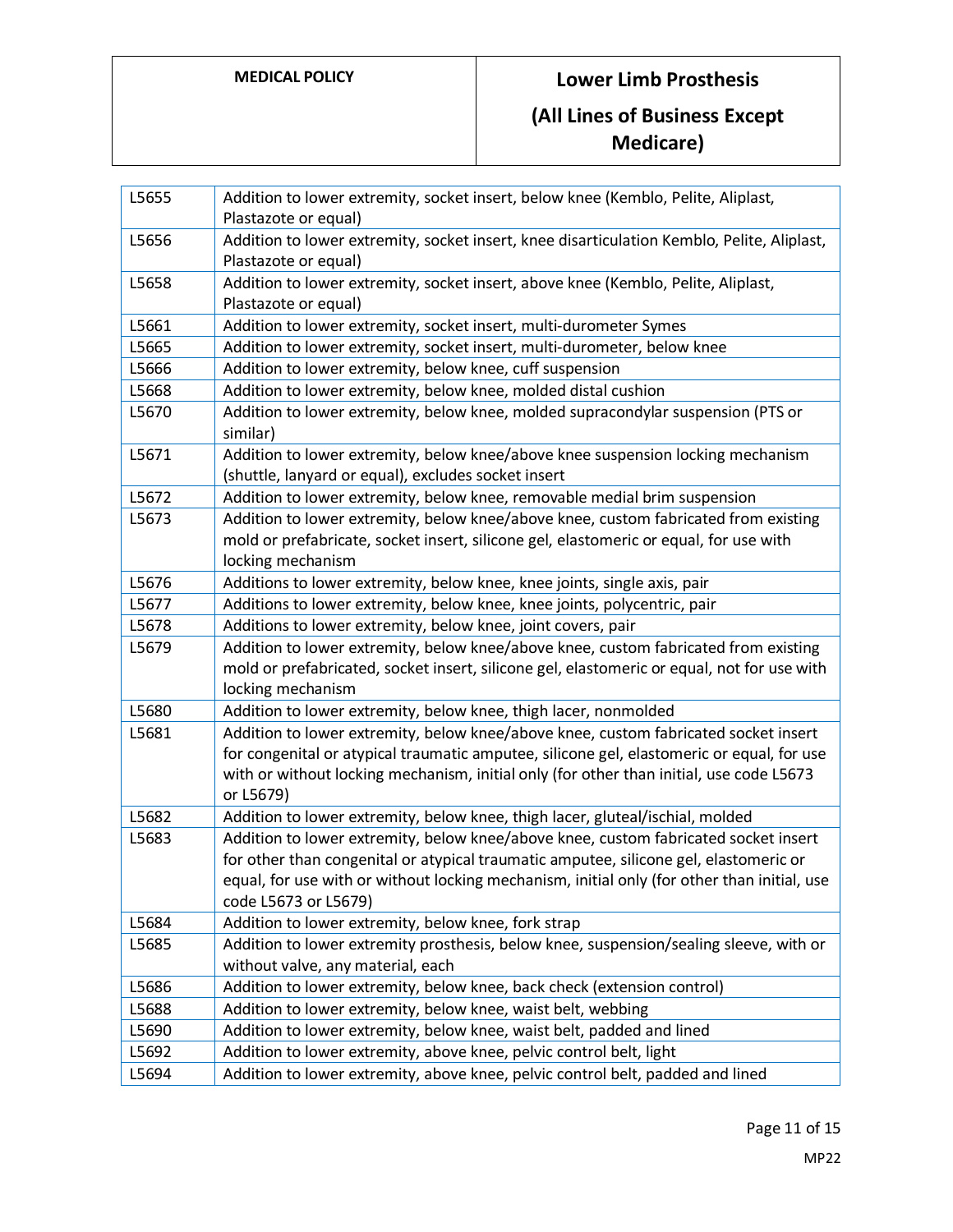| L5695 | Addition to lower extremity, above knee, pelvic control, sleeve suspension, neoprene                                          |
|-------|-------------------------------------------------------------------------------------------------------------------------------|
|       | or equal, each                                                                                                                |
| L5696 | Addition to lower extremity, above knee or knee disarticulation, pelvic joint                                                 |
| L5697 | Addition to lower extremity, above knee or knee disarticulation, pelvic band                                                  |
| L5698 | Addition to lower extremity, above knee or knee disarticulation, Silesian bandage                                             |
| L5699 | All lower extremity prosthesis, shoulder harness                                                                              |
| L5700 | Replacement, socket, below knee, molded to patient model                                                                      |
| L5701 | Replacement, socket, above knee/knee disarticulation, including attachment plate,<br>molded to patient model                  |
| L5702 | Replacement, socket, hip disarticulation, including hip joint, molded to patient model                                        |
| L5703 | Ankle, Symes, molded to patient model, socket without solid ankle cushion heel (SACH)                                         |
|       | foot, replacement only                                                                                                        |
| L5704 | Custom shaped protective cover, below knee                                                                                    |
| L5705 | Custom shaped protective cover, above knee                                                                                    |
| L5706 | Custom shaped protective cover, knee disarticulation                                                                          |
| L5707 | Custom shaped protective cover, hip disarticulation                                                                           |
| L5710 | Addition, exoskeletal knee-shin system, single axis, manual lock                                                              |
| L5711 | Addition exoskeletal knee-shin system, single axis, manual lock, ultra-light material                                         |
| L5712 | Addition, exoskeletal knee-shin system, single axis, friction swing and stance phase                                          |
|       | control (safety knee)                                                                                                         |
| L5714 | Addition, exoskeletal knee-shin system, single axis, variable friction swing phase                                            |
|       | control                                                                                                                       |
| L5716 | Addition, exoskeletal knee-shin system, polycentric, mechanical stance phase lock                                             |
| L5718 | Addition, exoskeletal knee-shin system, polycentric, friction swing and stance phase<br>control                               |
| L5781 | Addition to lower limb prosthesis, vacuum pump, residual limb volume management<br>and moisture evacuation system             |
| L5782 | Addition to lower limb prosthesis, vacuum pump, residual limb volume management<br>and moisture evacuation system, heavy duty |
| L5785 | Addition, exoskeletal system, below knee, ultra-light material (titanium, carbon fiber or<br>equal)                           |
| L5790 | Addition, exoskeletal system, above knee, ultra-light material (titanium, carbon fiber or<br>equal)                           |
| L5795 | Addition, exoskeletal system, hip disarticulation, ultra-light material (titanium, carbon<br>fiber or equal)                  |
| L5810 | Addition, endoskeletal knee-shin system, single axis, manual lock                                                             |
| L5811 | Addition, endoskeletal knee-shin system, single axis, manual lock, ultra-light material                                       |
| L5812 | Addition, endoskeletal knee-shin system, single axis, friction swing and stance phase                                         |
|       | control (safety knee)                                                                                                         |
| L5818 | Addition, endoskeletal knee-shin system, polycentric, friction swing, and stance phase                                        |
|       | control                                                                                                                       |
| L5845 | Addition, endoskeletal, knee-shin system, stance flexion feature, adjustable                                                  |
| L5850 | Addition, endoskeletal system, above knee or hip disarticulation, knee extension assist                                       |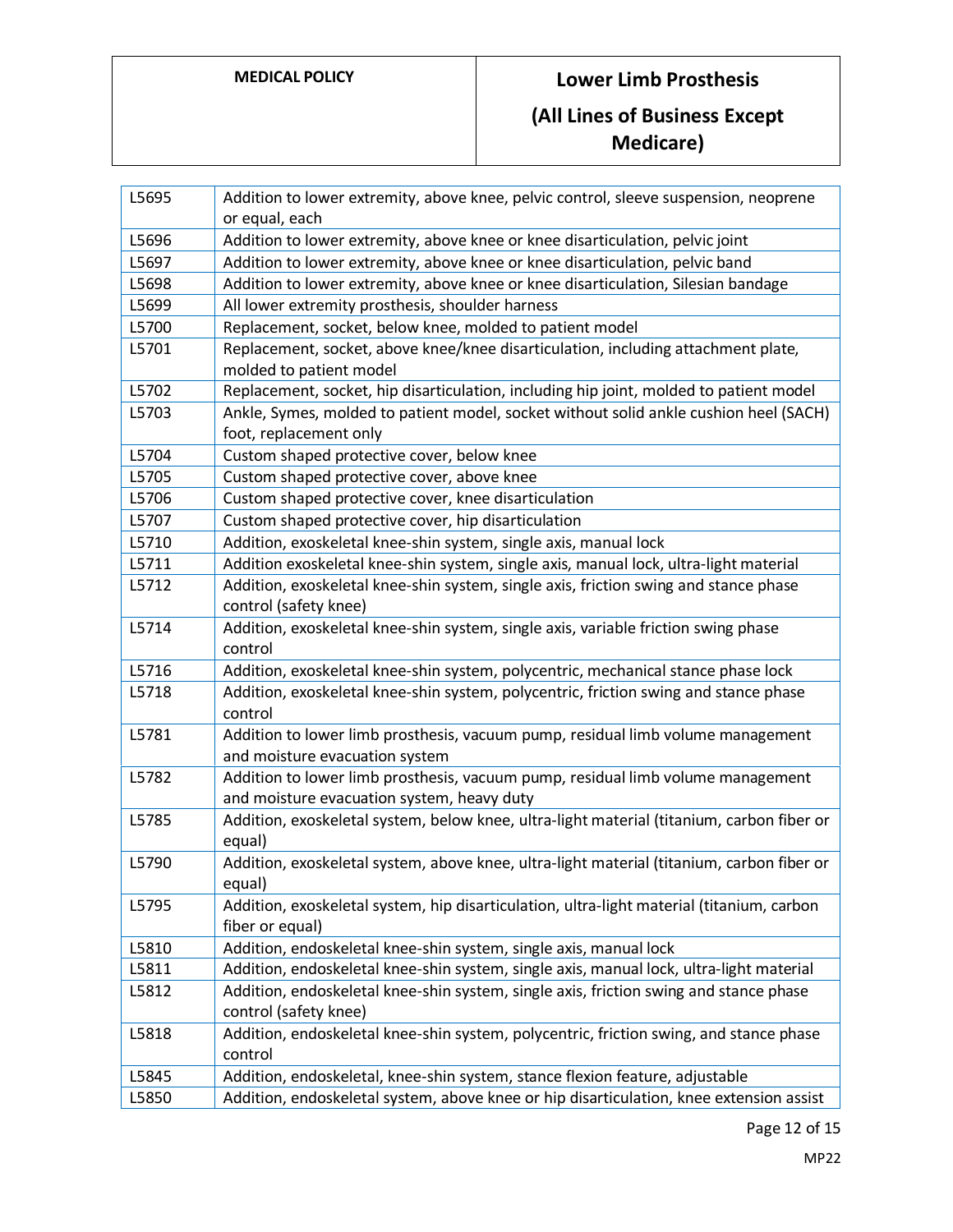| L5855 | Addition, endoskeletal system, hip disarticulation, mechanical hip extension assist                           |
|-------|---------------------------------------------------------------------------------------------------------------|
| L5910 | Addition, endoskeletal system, below knee, alignable system                                                   |
| L5920 | Addition, endoskeletal system, above knee or hip disarticulation, alignable system                            |
| L5925 | Addition, endoskeletal system, above knee, knee disarticulation or hip disarticulation,<br>manual lock        |
| L5930 | Addition, endoskeletal system, high activity knee control frame                                               |
| L5940 | Addition, endoskeletal system, below knee, ultra-light material (titanium, carbon fiber<br>or equal)          |
| L5950 | Addition, endoskeletal system, above knee, ultra-light material (titanium, carbon fiber,<br>or equal)         |
| L5960 | Addition, endoskeletal system, hip disarticulation, ultra-light material (titanium, carbon<br>fiber or equal) |
| L5962 | Addition, endoskeletal system, below knee, flexible protective outer surface covering<br>system               |
| L5964 | Addition, endoskeletal system, above knee, flexible protective outer surface covering<br>system               |
| L5966 | Addition, endoskeletal system, hip disarticulation, flexible protective outer surface<br>covering system      |
| L5968 | Addition to lower limb prosthesis, multiaxial ankle with swing phase active dorsiflexion<br>feature           |
| L5970 | All lower extremity prosthesis, foot, external keel, SACH foot                                                |
| L5971 | All lower extremity prosthesis, solid ankle cushion heel (SACH) foot, replacement only                        |
| L5972 | All lower extremity prosthesis, foot, flexible keel                                                           |
| L5974 | All lower extremity prosthesis, foot, single axis ankle/foot                                                  |
| L5975 | All lower extremity prosthesis, combination single axis ankle and flexible keel foot                          |
| L5976 | All lower extremity prosthesis, energy storing foot (Seattle carbon copy II or equal)                         |
| L5978 | All lower extremity prosthesis, foot, multiaxial ankle/foot                                                   |
| L5979 | All lower extremity prosthesis, multi-axial ankle, dynamic response foot, one piece<br>system                 |
| L5981 | All lower extremity prosthesis, flex-walk system or equal                                                     |
| L5982 | All exoskeletal lower extremity prosthesis, axial rotation unit                                               |
| L5984 | All endoskeletal lower extremity prosthesis, axial rotation unit, with or without<br>adjustability            |
| L5985 | All endoskeletal lower extremity prosthesis, dynamic prosthetic pylon                                         |
| L5986 | All lower extremity prosthesis, multi-axial rotation unit (MCP or equal)                                      |
| L5988 | Addition to lower limb prosthesis, vertical shock reducing pylon feature                                      |
| L5999 | Lower extremity prosthesis, not otherwise specified                                                           |
| L7367 | Lithium ion battery, replacement                                                                              |
| L7368 | Lithium ion battery, charger                                                                                  |
| L7510 | Repair of prosthetic device, repair or replace minor parts                                                    |
| L7520 | Repair prosthetic device, labor component, per 15 minutes                                                     |
| L7700 | Gasket or seal, for use with prosthetic socket insert, any type, each                                         |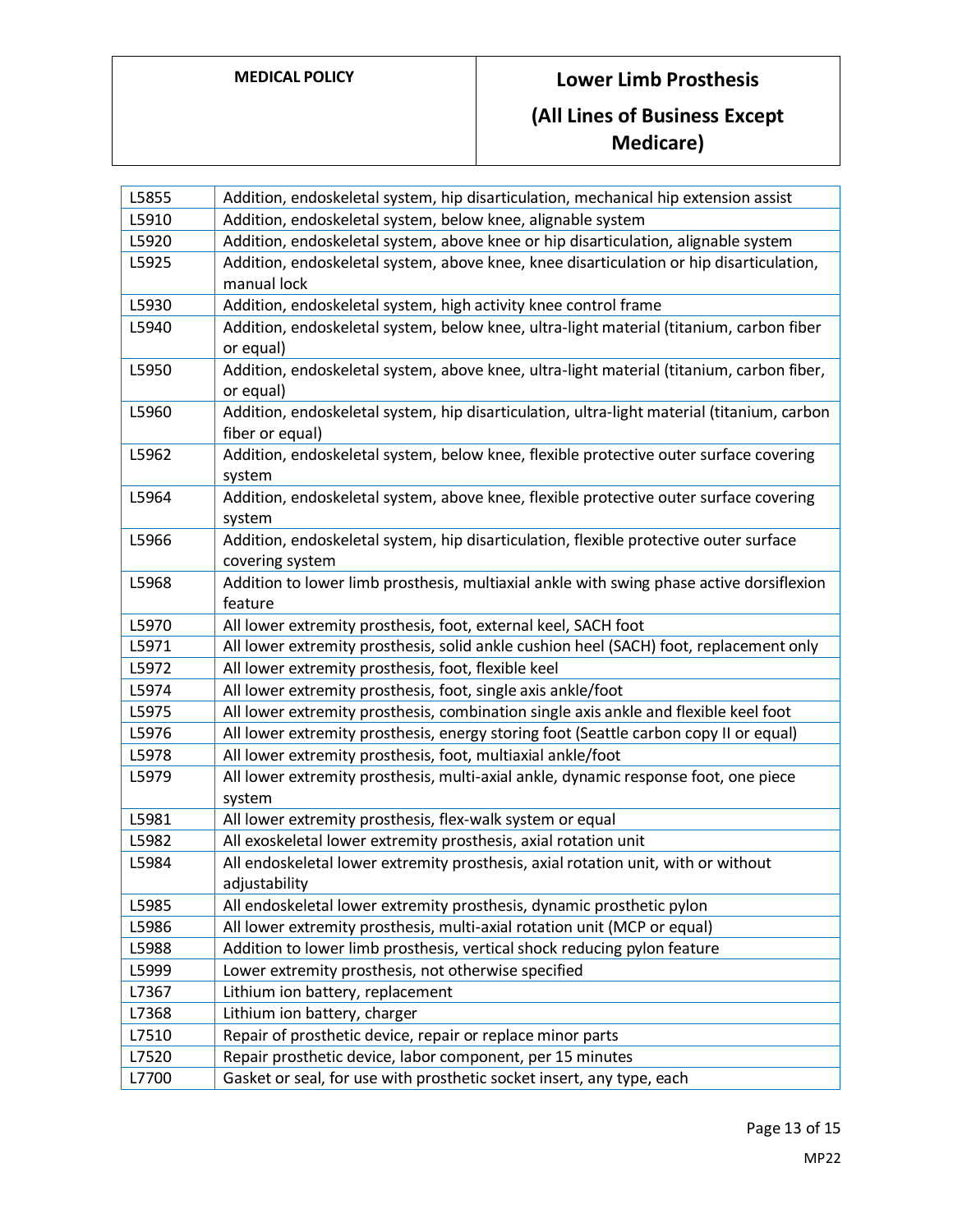## **(All Lines of Business Except Medicare)**

| No Prior Authorization Required                                              |                                                                                               |
|------------------------------------------------------------------------------|-----------------------------------------------------------------------------------------------|
| Note: Codes below may be denied as they do no warrant separate reimbursement |                                                                                               |
| L8400                                                                        | Prosthetic sheath, below knee, each                                                           |
| L8410                                                                        | Prosthetic sheath, above knee, each                                                           |
| L8417                                                                        | Prosthetic sheath/sock, including a gel cushion layer, below knee or above knee, each         |
| L8420                                                                        | Prosthetic sock, multiple ply, below knee, each                                               |
| L8430                                                                        | Prosthetic sock, multiple ply, above knee, each                                               |
| L8440                                                                        | Prosthetic shrinker, below knee, each                                                         |
| L8460                                                                        | Prosthetic shrinker, above knee, each                                                         |
| L8470                                                                        | Prosthetic sock, single ply, fitting, below knee, each                                        |
| L8480                                                                        | Prosthetic sock, single ply, fitting, above knee, each                                        |
| <b>Not Covered</b>                                                           |                                                                                               |
| L5969                                                                        | Addition, endoskeletal ankle-foot or ankle system, power assist, includes type of<br>motor(s) |
| L5990                                                                        | Addition to lower extremity prosthesis, user adjustable heel height                           |
| L7600                                                                        | Prosthetic donning sleeve, any material, each                                                 |

# **DESCRIPTION**

A prosthesis is an artificial substitute for a missing body part. Lower limb prostheses may include a number of components such as prosthetic feet, ankles, knee endo-skeletal knee-shin systems, socket insertions and suspensions, lower limb prosthesis, limb-ankle prosthesis, etc.

The C-Leg is a computer controlled hydraulic knee and foot system that activates the swing and stance phases of gait. Examples of microprocessor-controlled prosthetic knees are:

- Intelligent Prosthesis
- Intelligent Prosthesis Plus
- The Adaptive (Endolite North America)
- Ossur's Rheo Knee (Ossur-flexfoot)
- C-Leg and Compact

# **INSTRUCTIONS FOR USE**

Company Medical Policies serve as guidance for the administration of plan benefits. Medical policies do not constitute medical advice nor a guarantee of coverage. Company Medical Policies are reviewed annually and are based upon published, peer-reviewed scientific evidence and evidence-based clinical practice guidelines that are available as of the last policy update. The Companies reserve the right to determine the application of Medical Policies and make revisions to Medical Policies at any time. Providers will be given at least 60-days' notice of policy changes that are restrictive in nature.